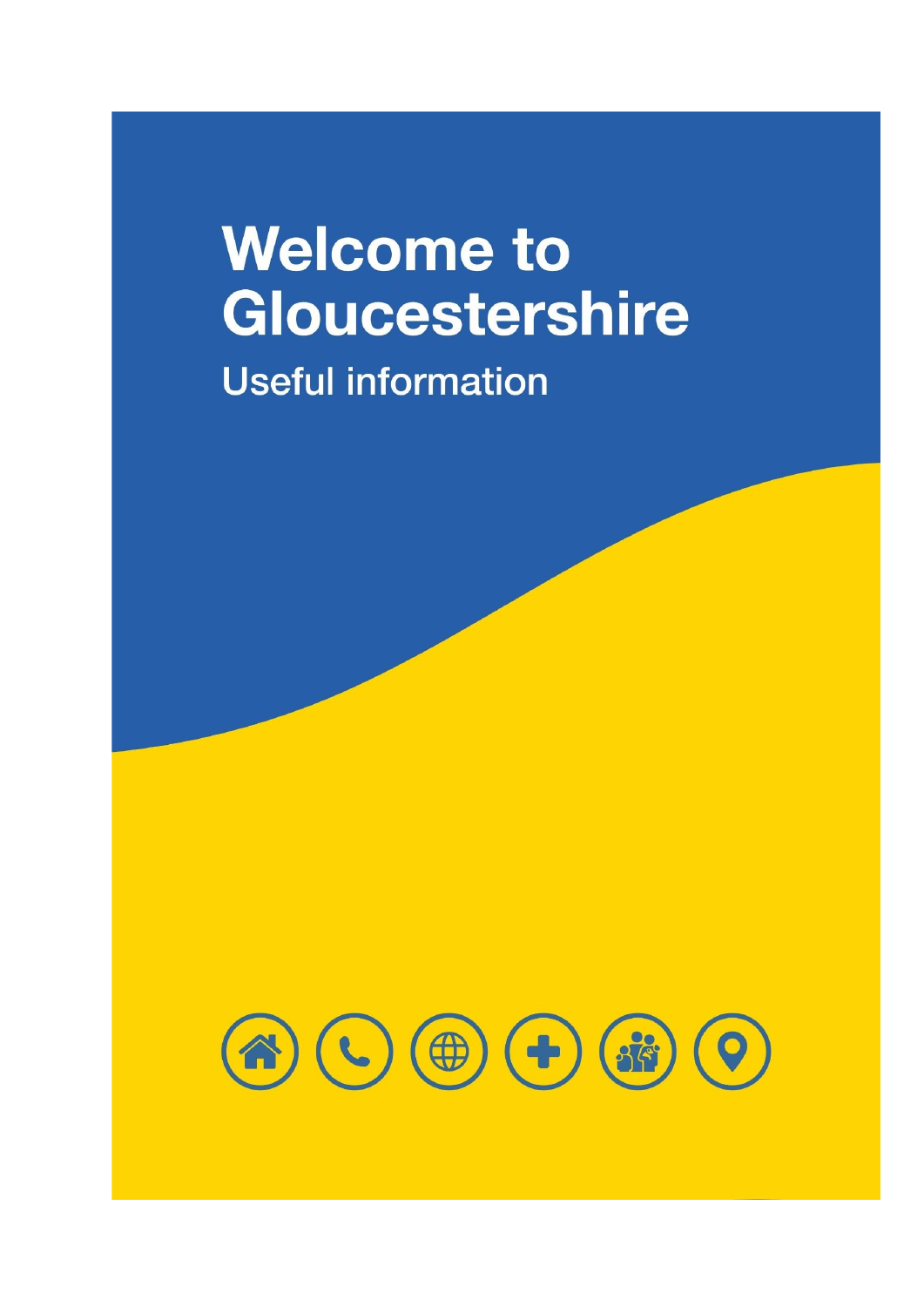# **Contents**

| 1. |                                                                                     |  |
|----|-------------------------------------------------------------------------------------|--|
| 2. |                                                                                     |  |
| 3. |                                                                                     |  |
|    |                                                                                     |  |
|    |                                                                                     |  |
|    |                                                                                     |  |
|    |                                                                                     |  |
| 4. |                                                                                     |  |
|    |                                                                                     |  |
|    |                                                                                     |  |
| 5. |                                                                                     |  |
|    |                                                                                     |  |
|    | 5.2                                                                                 |  |
| 6. |                                                                                     |  |
|    |                                                                                     |  |
|    | 6.2                                                                                 |  |
|    | 6.3                                                                                 |  |
| 7. |                                                                                     |  |
|    |                                                                                     |  |
|    | 7.2                                                                                 |  |
|    | Modern Slavery, trafficking, minimum wage and how to get help  12<br>7.3            |  |
| 8. |                                                                                     |  |
|    |                                                                                     |  |
|    |                                                                                     |  |
|    |                                                                                     |  |
| 9. |                                                                                     |  |
|    | 9.1 My sponsor wants us to leave, or I want help finding somewhere else to live  15 |  |
|    |                                                                                     |  |
|    |                                                                                     |  |
|    |                                                                                     |  |

You can find a copy of this information online

at www.gloucestershire.gov.uk

Scan the QR code to go to the online Welcome Pack

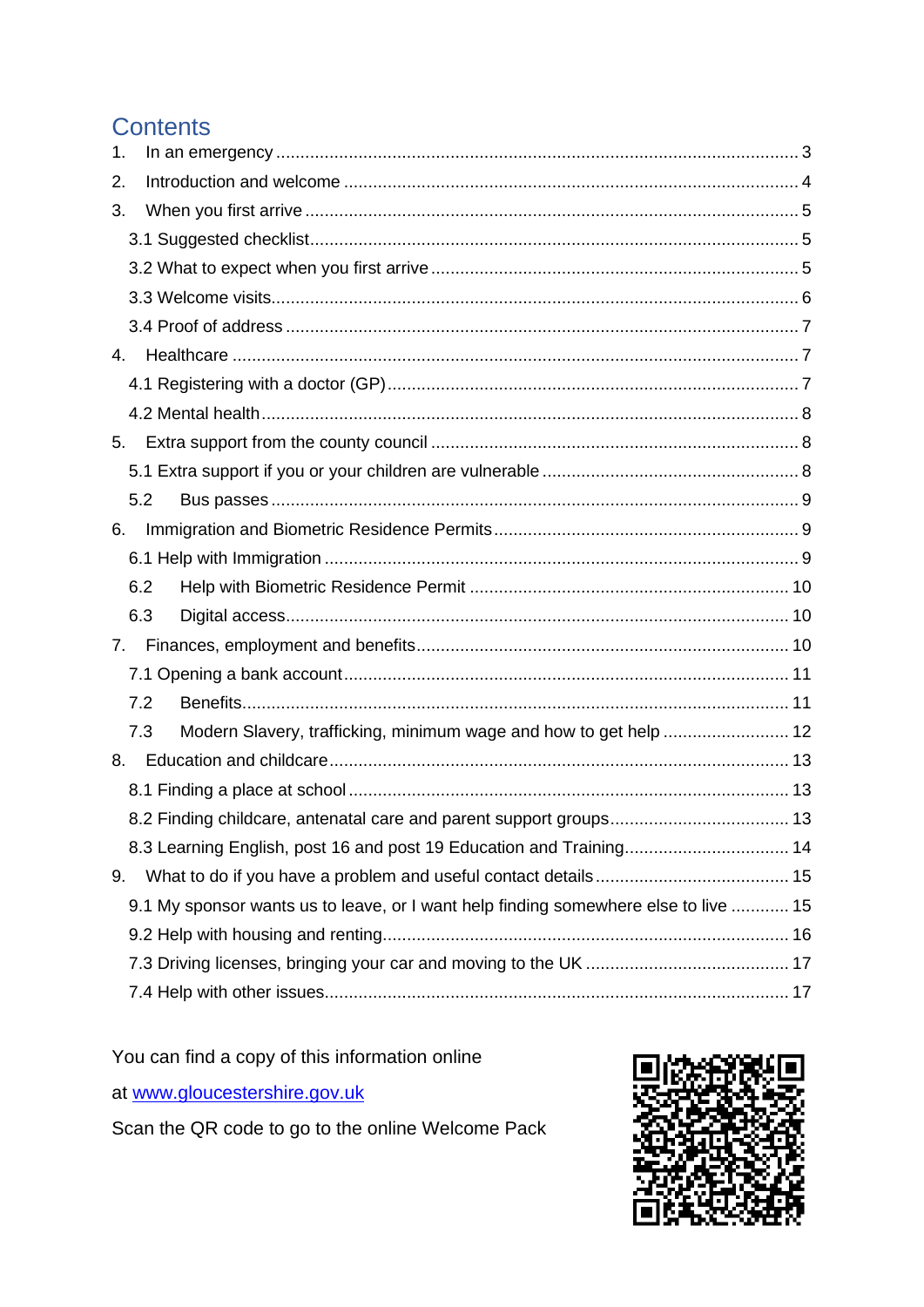# <span id="page-2-0"></span>1. In an emergency

**If you feel that you or someone else is unsafe, threatened or needs emergency attention you should call 999 from any telephone.** If English is not your first language, we use a language line service so a translator can speak to the operator on your behalf.

You should call 101 for non-emergency situations that do not need an immediate police response.

You should call 111 for non-emergency medical advice.

If you have concerns about the welfare of a vulnerable adult or a child, including yourself or your children you should speak to the Welcome Team or email them on [hfuteam@gloucestershire.gov.uk.](mailto:hfuteam@gloucestershire.gov.uk)

If you or someone you know needs help in a mental health crisis, please call 0800 169 0398. The Mental Health Crisis Team will support individuals aged 11 and over. Visit the NHS's crisis page [\(https://www.ghc.nhs.uk/crisis/\)](https://www.ghc.nhs.uk/crisis/) for more information.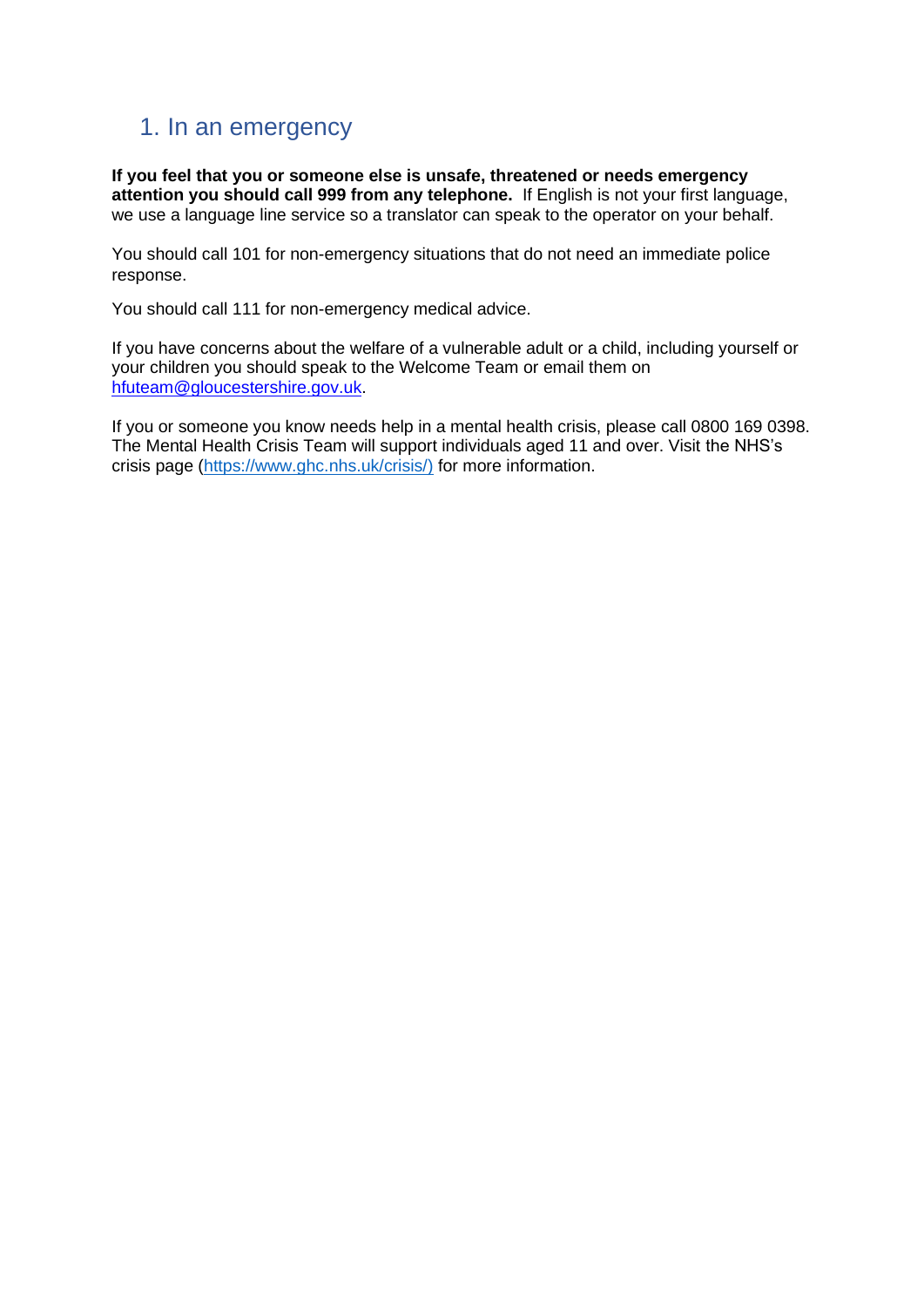# <span id="page-3-0"></span>2. Introduction and welcome

Welcome to Gloucestershire. We are sorry that you have come to our county under such difficult circumstances, but we are pleased to welcome you here and to provide a safe place for you and your family.

This guide provides information for guests arriving under the **Homes for Ukraine** scheme and is provided by Gloucestershire's Housing Partnership.

The Housing Partnership brings together Gloucestershire's County Council (roughly equivalent to an *oblast* in Ukraine); the six district douncils (roughly equivalent to a *raion* in Ukraine); and the National Health Service (NHS). We are also partnering with Gloucestershire Action on Refugees and Asylum Seekers (GARAS).

GARAS is a local charity with a huge amount of experience helping those who have come to the UK due to war at home to make sense of life here: whether it is for just a short time or longer. In future, we will ensure you have a named support worker at GARAS who can provide you with any support you might need: however, it will take time for GARAS to recruit the skilled staff they need to do this.

Our priority is to provide a safe and welcoming environment for you and your children for as long as you stay. If at any point you feel unsafe it is important you let us know or call the Police in an emergency. We are here to help. There is information on how to get in touch in this guide, and your visa will not be affected if you contact us because you are feeling unsafe.

This guide provides information on the types of things you will want to do over the coming weeks and the types of support available to you. It is in addition to the national government's Welcome Guide, which you should also read, and explains more about life in the UK in general including important laws and the rights you have while you are here.

Visit the Government website to find their Welcome Guide [https://www.gov.uk/government/publications/welcome-a-guide-for-ukrainians-arriving-in-the](https://www.gov.uk/government/publications/welcome-a-guide-for-ukrainians-arriving-in-the-uk/welcome-a-guide-for-ukrainians-arriving-in-the-uk)[uk/welcome-a-guide-for-ukrainians-arriving-in-the-uk](https://www.gov.uk/government/publications/welcome-a-guide-for-ukrainians-arriving-in-the-uk/welcome-a-guide-for-ukrainians-arriving-in-the-uk)

There is a lot of information here. You do not need to do or learn everything at once, but the pack should help to find information when you need it. Your sponsor should also be able to help you get to know the local area and to support you in accessing local services, like schools and medical care. Gloucestershire also has an existing community of British-Ukrainians who would love to welcome you to the county and help you to adapt in whatever way they can.

All NHS and Gloucestershire County council services contained within the document have access to translation services.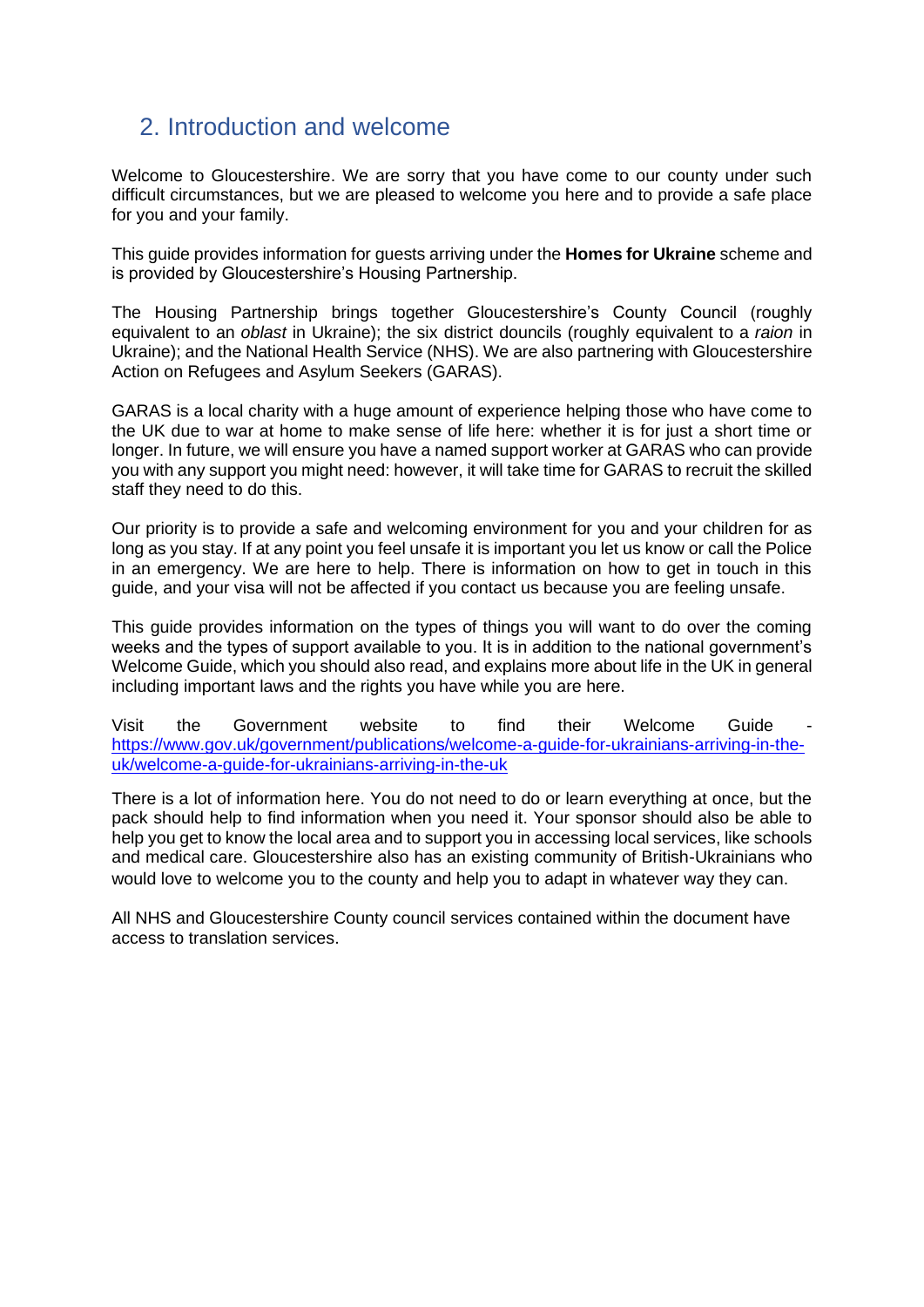# <span id="page-4-0"></span>3. When you first arrive

# <span id="page-4-1"></span>3.1 Suggested checklist

We have created a suggested checklist for your first month in the UK

This is just a suggested list for you and your sponsor during your first month (or more) in the UK. Please do this at your own pace, and do not feel that you must follow it at all.

| <b>Task</b>                                                                                                            |  |
|------------------------------------------------------------------------------------------------------------------------|--|
| Get to know my local area and speak to my Sponsor about how we<br>share common spaces and any house rules.             |  |
| Register with my local Doctor (GP) and make a new patient appointment<br>so that I can access any medical care I need. |  |
| Speak to the council about any special care needs anyone in my family<br>may have.                                     |  |
| Apply for a Biometric Residence Permit, including making an<br>appointment to provide any biometrics still required.   |  |
| Open a Bank Account.                                                                                                   |  |
| Apply for a National Insurance (NI) number and any benefits to which I am<br>entitled.                                 |  |
| Apply for a place at school, if necessary.                                                                             |  |
| Register for English classes if this is something I would like to do.                                                  |  |

#### <span id="page-4-2"></span>3.2 What to expect when you first arrive

By signing up to the Homes for Ukraine scheme, your Sponsor has agreed to provide you with access to cooking and cleaning facilities in their home and to a bedroom. They must not charge you rent or ask you to do anything as a payment for staying with them. A check will have been carried out by the council to check that the home is safe, and that things like the gas supply are working properly. They and any other adults who live or visit the home will also have checks carried out with police records.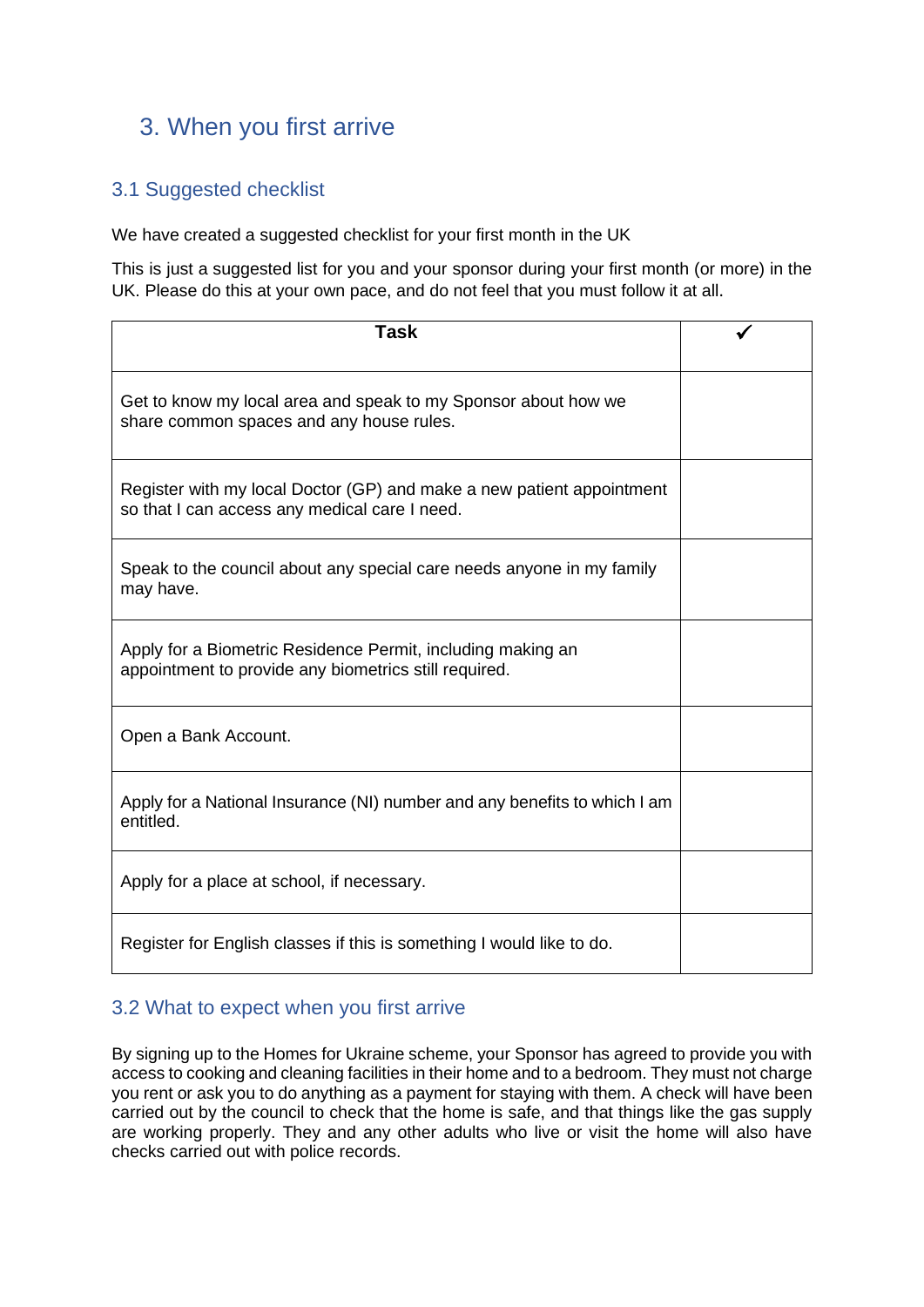Your bedroom(s) should be big enough for you and your family: you should not have to share a room with anyone outside of your family. In UK law you can only be expected to share a room with your adult partner, your child, or your sibling. Siblings of different genders above the age of ten you should also have their own, separate, rooms. When you arrive, if you find that the arrangements seem different to this, or you are worried about something you have seen in the home, and you don't want to speak to your Sponsor then you should contact the council immediately.

There may not be a lock on your bedroom door, but the council will provide you with a simple device that means you can keep your door shut from the inside, as some bedroom doors in the UK do not have locks. You do not have to use this, and we have no reason to think that you are unsafe, but we understand that for some people it is important to know that you are able to lock your door if you want to.

Once you arrive, your Sponsor should make you feel at home and show you around your local area. During the first few weeks, it is a good idea to talk about basic arrangements for living together under the same roof: such as any agreements you need to make for sharing common areas such as the kitchen and dining room, sharing housework chores, or rules your hosts would like you to follow concerning things like smoking, alcohol or noise.

They should also help to find a local Doctor (GP), register your children for a place in a school and help you to access any other local services you might need. It is important to do this when you are ready to. If they are trying to go too fast, just let them know. Sponsors are keen to help and will understand if you just need some space and quiet when you first arrive.

## <span id="page-5-0"></span>3.3 Welcome visits

Shortly after you arrive, you will receive a visit from our Welcome Team. This will be from someone who works for the council or for GARAS. This is nothing to worry about. We will mainly be interested in checking that you have arrived safely and to speak to you about any specialist services you need straight away.

If you need immediate medical advice or care, then you should not wait for this visit. You can call 111 for advice, or 999 if there is an emergency. Both numbers are free to call from any phone and have interpreter services available.

The Welcome Team will also give you:

- a card with £200 per person which you will be able to use in shops or online until you get a bank account setup. This is for you to use as you wish. You will not need to pay it back;
- a device so that you can shut your bedroom door from the inside if you want to. We have no reason to think that you are unsafe, but we know that it can be important to feel you have a way of locking your bedroom door and are giving it to everyone; and
- some basic sanitary products just in case you need them and don't feel too comfortable about asking your Sponsor to get these for you.

During the welcome visit, the visitor will ask to speak to you and your family alone. They will also ask to speak to your sponsor alone. This is just to give you an opportunity to speak about anything you are worried about privately and in confidence.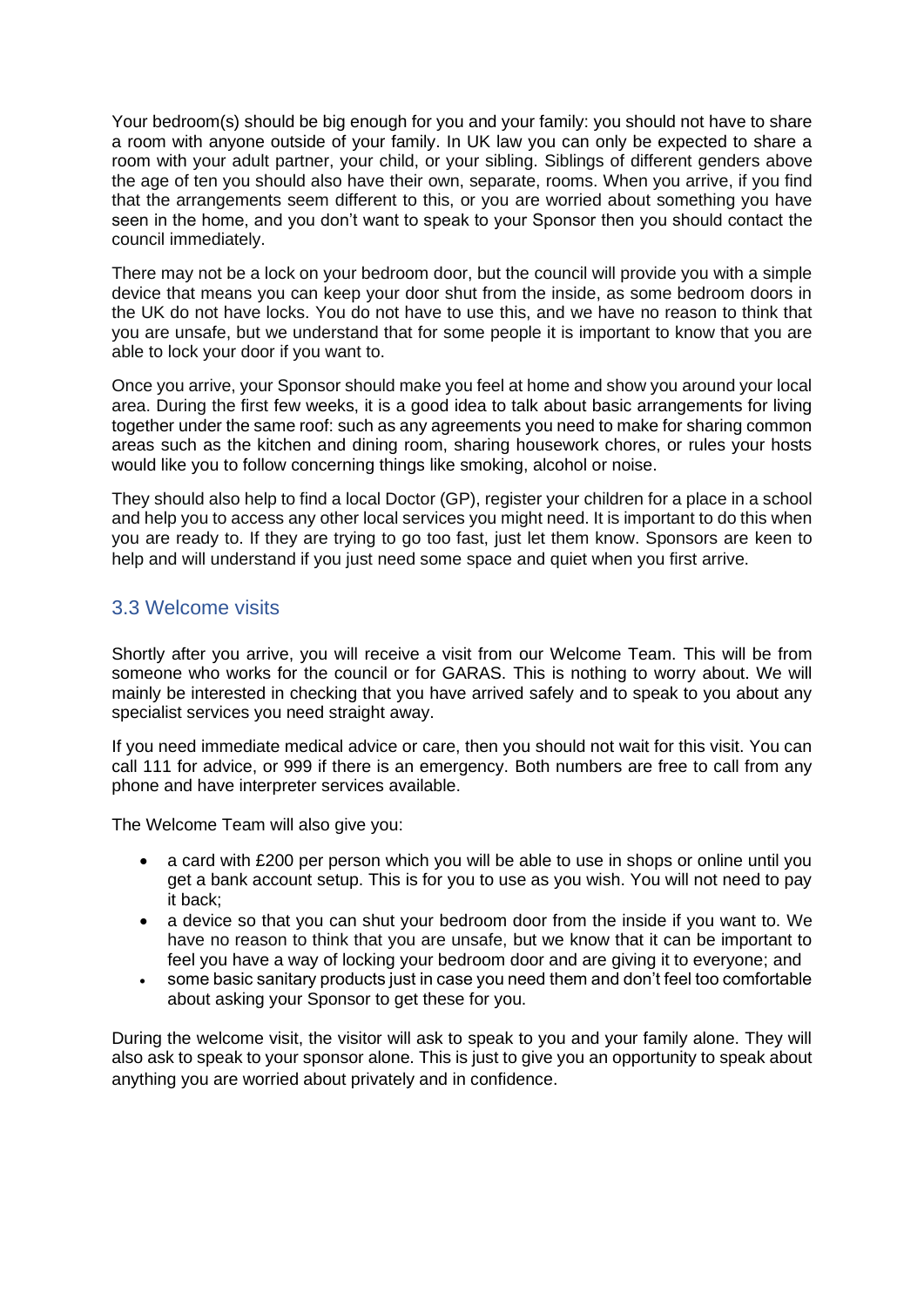# <span id="page-6-0"></span>3.4 Proof of address

If you need proof of address to register for any services like doctors or schools please contact the Homes for Ukraine team by email [hfu@gloucestershire.gov.uk](mailto:hfu@gloucestershire.gov.uk) and they will be able to help you.

# <span id="page-6-1"></span>4. Healthcare

# <span id="page-6-2"></span>4.1 Registering with a doctor (GP)

One of the first things you should do once you arrive is register with a Doctor (or GP, General Practitioner) at a GP Surgery as soon as possible. Your GP is here to support you and your family,and will be able to help you to access any medical or health treatment, including referring you to specialists. Your Sponsor should help you to do this.

You can register at any GP Surgery you choose, and it will normally make sense to register with your closest surgery. You do not need proof of address or ID to do this. There is more information available at [https://www.nhs.uk/nhs-services/gps/how-to-register-with-a-gp](https://www.nhs.uk/nhs-services/gps/how-to-register-with-a-gp-surgery/)[surgery/](https://www.nhs.uk/nhs-services/gps/how-to-register-with-a-gp-surgery/) including on what to do if you are having difficulty registering.

You will not have to pay for any medical care you receive. You may have to pay for prescriptions (no more than £9.35 per item). Prescription items are free to those under 18 and to those claiming Universal Credit. There is more information about how the NHS works in the in national government's welcome pack.

During your Welcome Visit, you should also be given a guide from the local NHS group with more information on healthcare services in Gloucestershire. This document also contains information about accessing the dentist, opticians, and hearing tests as sometimes these services are not free.

For non-emergency healthcare, including advice on how to access medication, you can also dial 111 (the NHS helpline). If you do not speak English, you can request an interpreter by dialling 1 after the recorded message.

For life-threatening emergencies dial 999.

#### **Protection against infectious diseases**

NHS vaccinations are free to everyone and give the best protection to children and adults against infectious diseases such as meningitis, mumps, measles, and rubella. All children – irrespective of age - must be fully vaccinated against childhood illnesses prior to starting school or childcare. Details of the UK vaccination schedule can be accessed online or you can speak to your doctor. They are free of charge, and should be arranged through your child or children's GP.

NHS Vaccination schedule - [www.nhs.co.uk/conditions/vaccinations/nhs-vaccinations-and](http://www.nhs.co.uk/conditions/vaccinations/nhs-vaccinations-and-when-to-have-them)[when-to-have-them](http://www.nhs.co.uk/conditions/vaccinations/nhs-vaccinations-and-when-to-have-them)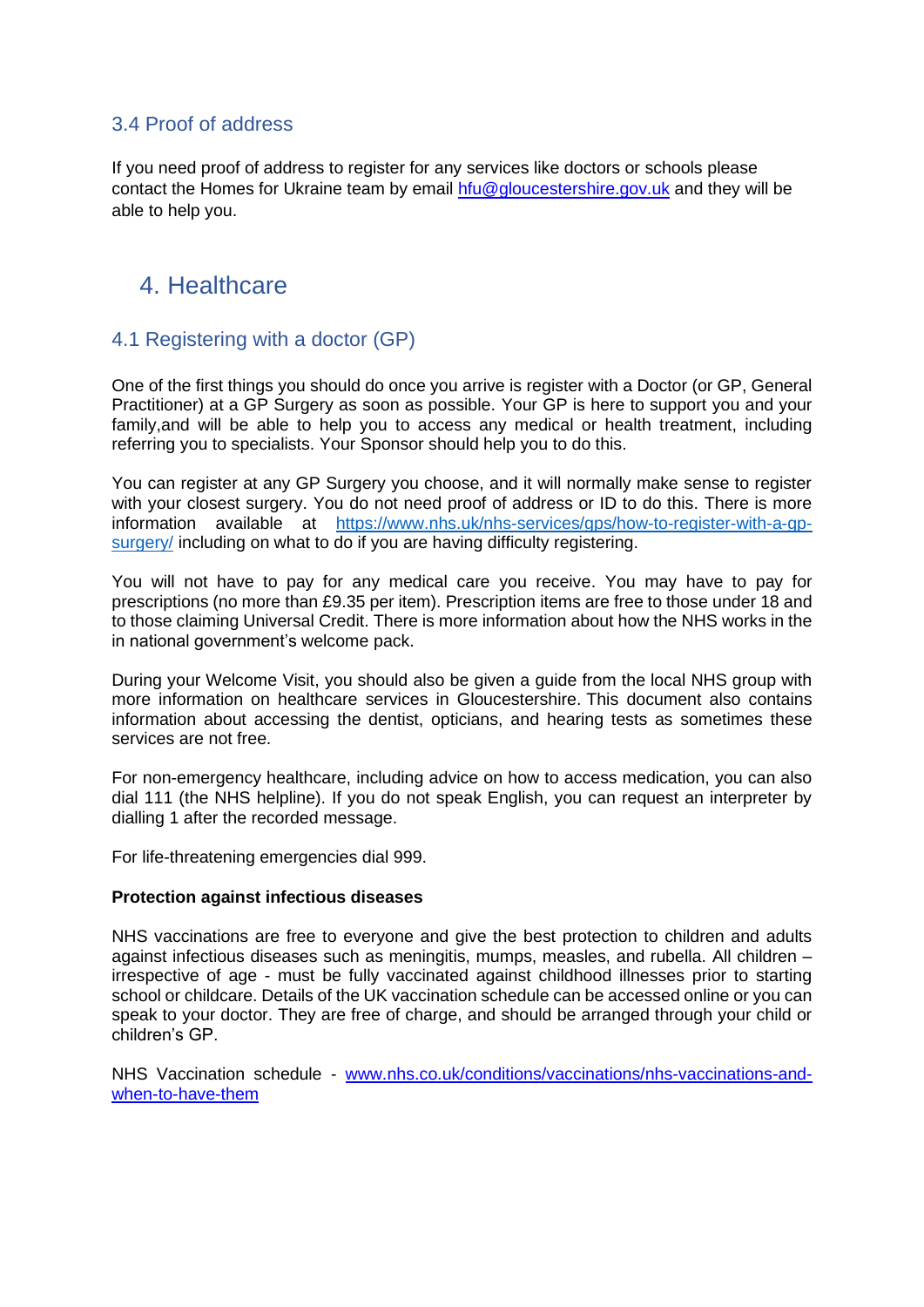# <span id="page-7-0"></span>4.2 Mental health

If you or someone you know needs help in a mental health crisis, you can contact the Gloucestershire Mental Health Crisis Teams or call 0800 169 0398. The Mental Health Crisis Team will support individuals aged 11 and over. Visit<https://www.ghc.nhs.uk/crisis/> for more information.

If there is an immediate danger to life, please dial 999 or go to your nearest Accident and Emergency (A&E) Department.

For information on mental health services available in Gloucestershire and to check whether you are eligible to refer yourself to the service, go to <https://www.bewellglos.org.uk/> or, for children and young adults, go to [https://www.onyourmindglos.nhs.uk/.](https://www.onyourmindglos.nhs.uk/)

The Government of Ukraine has launched a specialist service for Ukrainians fleeing the war who are suffering with mental health issues. You can access free psychological assistance through the website<https://tellme.com.ua/>

There are also several organisations in the UK who can help:

- Lifeline: 0808 808 8000 or<https://www.lifelinehelpline.info/>
- Samaritans: Call 116 123 for listening support 24 hours a day, 7 days a week
- Cruse Bereavement Counselling: 0808 808 1677
- ChildLine, for children and young adults: 0800 1111<https://www.childline.org.uk/>
- Barnardo's Ukrainian Support Helpline 0800 148 8586, [ukrainiansupport@barnardos.org.uk](mailto:ukrainiansupport@barnardos.org.uk)

#### **How to report information about possible war crimes in Ukraine**

The Metropolitan Police is supporting the International Criminal Court (ICC) investigation regarding possible war crimes, genocide and crimes against humanity in Ukraine. When you feel ready to, please consider contacting the War Crimes Team to report your experiences, share information and help bring criminals to justice. More information is in the leaflet included in this pack.

# <span id="page-7-1"></span>5. Extra support from the county council

#### <span id="page-7-2"></span>5.1 Extra support if you or your children are vulnerable

All families with children will receive a home visit from a Children's Services Officer from the council. If your child has a disability or special educational needs, you should talk to us during the Welcome Visit or contact Gloucestershire Children's Services on 01452 426565 / [childrenshelpdesk@gloucestershire.gov.uk](mailto:childrenshelpdesk@gloucestershire.gov.uk)

Adult social care is available to make sure adults (aged 18 or over) and their carers (including young carers) who need care or support in their daily lives can get the help and advice they need to live as independently as possible. If you think this applies to you then you should speak to us during the Welcome Visit or call Gloucestershire Adult Social Care on 01452 426868 / [socialcare.eng@gloucestershire.gov.uk](mailto:socialcare.eng@gloucestershire.gov.uk)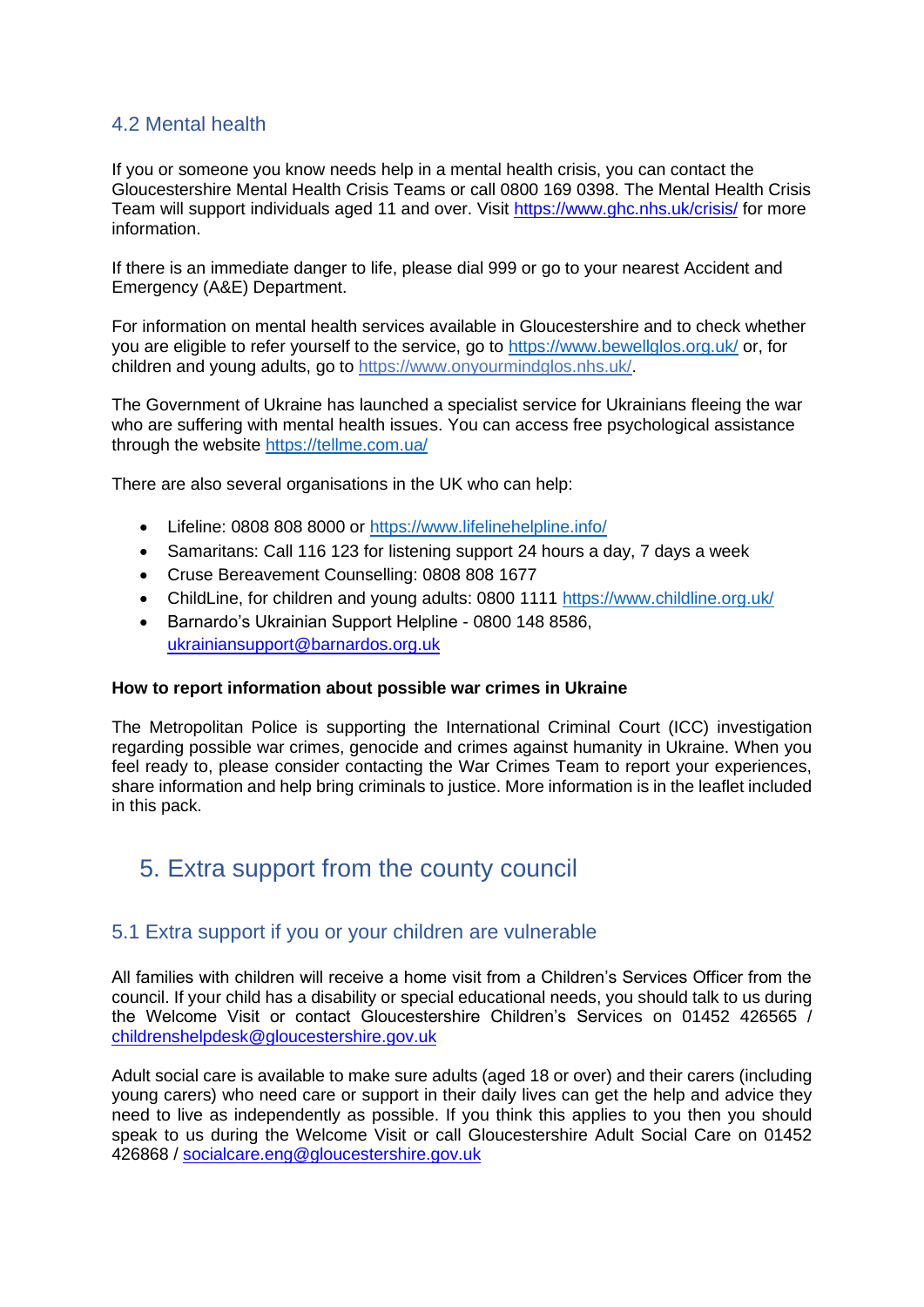Many families will face difficulties at some time and some families will have multiple and complex needs. Family support is a way of working with families so they can better manage problems that they may be going through. Find out more about Families First online at [https://www.gloucestershire.gov.uk/health-and-social-care/children-young-people-and](https://www.gloucestershire.gov.uk/health-and-social-care/children-young-people-and-families/early-help-and-targeted-support/targeted-support/families-first/)[families/early-help-and-targeted-support/targeted-support/families-first/](https://www.gloucestershire.gov.uk/health-and-social-care/children-young-people-and-families/early-help-and-targeted-support/targeted-support/families-first/)

## <span id="page-8-0"></span>5.2 Bus passes

All guests arriving under the Homes for Ukraine scheme are entitled to a free bus pass. This bus pass has 50 free trips which can be used to explore Gloucestershire or help you get to work. These bus passes only work for buses in Gloucestershire.

# <span id="page-8-1"></span>6. Immigration and Biometric Residence Permits

# <span id="page-8-2"></span>6.1 Help with Immigration

**Please follow this link to complete the Biometric Residence Permit** [https://apply.visas](https://apply.visas-immigration.service.gov.uk/product/ukraine-scheme-brp)[immigration.service.gov.uk/product/ukraine-scheme-brp](https://apply.visas-immigration.service.gov.uk/product/ukraine-scheme-brp)

You need to apply to give your biometrics within 6 months of arriving in the UK if you received a stamp in your passport when you entered the UK.

You will then be able to stay in the UK for up to 3 years.

You do not need to do this as soon as you reach the UK, but you do need to make sure that you have applied to give your biometrics before the 6 months ends. You will be told how to do this in your decision letter. - [https://www.gov.uk/guidance/apply-for-a-visa-under-the-ukraine](https://www.gov.uk/guidance/apply-for-a-visa-under-the-ukraine-sponsorship-scheme#extending-your-stay-in-the-uk)[sponsorship-scheme#extending-your-stay-in-the-uk](https://www.gov.uk/guidance/apply-for-a-visa-under-the-ukraine-sponsorship-scheme#extending-your-stay-in-the-uk)

If you need advice or help with issues relating to your immigration status there are a number of organisations you can contact, including GARAS for local advice. You can contact GARAS on 01452 550528 / [info@garas.org.uk](mailto:info@garas.org.uk) They also run drop-in sessions at their centre in Gloucester (The Trust Centre, Falkner St, Gloucester, GL1 4SQ).

Several national charities can also help including:

#### **Migrant Help UK**

- Tel: 0808 801 0503
- Email: [info@migranthelpuk.org](mailto:info@migranthelpuk.org)
- Website: www.migranthelpuk.org

#### **British Red Cross**

- Tel: 0808 196 3651
- Email: [info@britishredcross.org.uk](mailto:info@britishredcross.org.uk)

#### **Refugee Council**

- Tel: 020 7346 6700
- Website: [www.refugeecouncil.org.uk](http://www.refugeecouncil.org.uk/)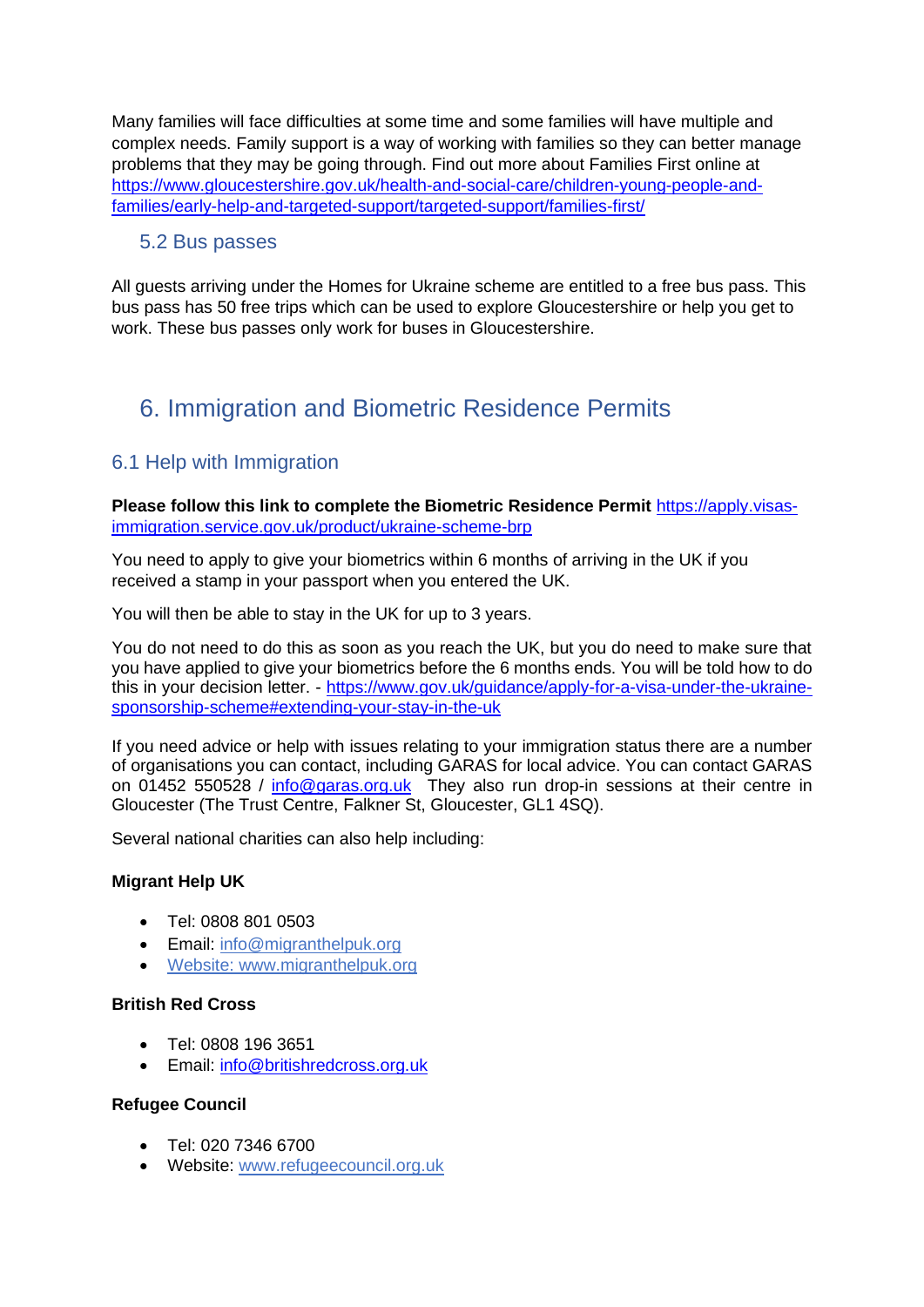#### **Salvation Army**

- Tel: 0800 808 3733
- Website: [www.salvationarmy.org.uk](http://www.salvationarmy.org.uk/)

# <span id="page-9-0"></span>6.2 Help with Biometric Residence Permit

If you have not already been issued with a Biometric Residence Permit, you must apply for one within the first six months. Details of how to do this are included in national government's [welcome pack.](https://assets.publishing.service.gov.uk/government/uploads/system/uploads/attachment_data/file/1064315/Ukraine_Welcome_Guidance.pdf)

## <span id="page-9-1"></span>6.3 Digital access

Your sponsor may let you use their devices but that is entirely at their discretion.

If you have your own mobile device, you can purchase a cheap SIM card from most supermarkets. These range in price, with the cheapest being about £10 a month pay as you go for unlimited data.

# <span id="page-9-2"></span>7. Finances, employment and benefits

You are entitled to work while you are in the UK. To do this you will need to apply for a National Insurance (NI) Number first. You can find more information about applying for an NI number at [www.gov.uk/apply-national-insurance-number.](http://www.gov.uk/apply-national-insurance-number)

The UK also has a benefits system to help those who are unable to work or are in financial difficulty. You can access UK benefits while you are here. You can get a range of support through Universal Credit (UC).

#### **What is Universal Credit?**

This is the name of our benefits system, a small amount of money from the government to help those who need it most. There is specific information on the main type of benefit (Universal Credit) for you from the government at [www.understandinguniversalcredit.gov.uk/support-for-those-fleeing-the-conflict-in-ukraine.](http://www.understandinguniversalcredit.gov.uk/support-for-those-fleeing-the-conflict-in-ukraine)

There is more information on how to apply for a job and on the benefits available in national government's welcome pack at [www.gov.uk/government/publications/welcome-a-guide-for](https://www.gov.uk/government/publications/welcome-a-guide-for-ukrainians-arriving-in-the-uk)[ukrainians-arriving-in-the-uk](https://www.gov.uk/government/publications/welcome-a-guide-for-ukrainians-arriving-in-the-uk)

#### **What is a Job Centre?**

A Job Centre is where you can go to claim benefits and get help with finding work. Careers advisors will help you to find a job. You can find out where the nearest Job Centre is, at <https://find-your-nearest-jobcentre.dwp.gov.uk/search.php> or call them on 0800 169 0190. You will need to book an appointment, and your Sponsor should be able to help you.

If you would like more advice or information on benefits, employment and how to apply then you can contact Gloucestershire's 'Community Based Support' services. These are provided to all Gloucestershire residents by charities on behalf of the county council. There is a table on the next page with information about how to do this in your area.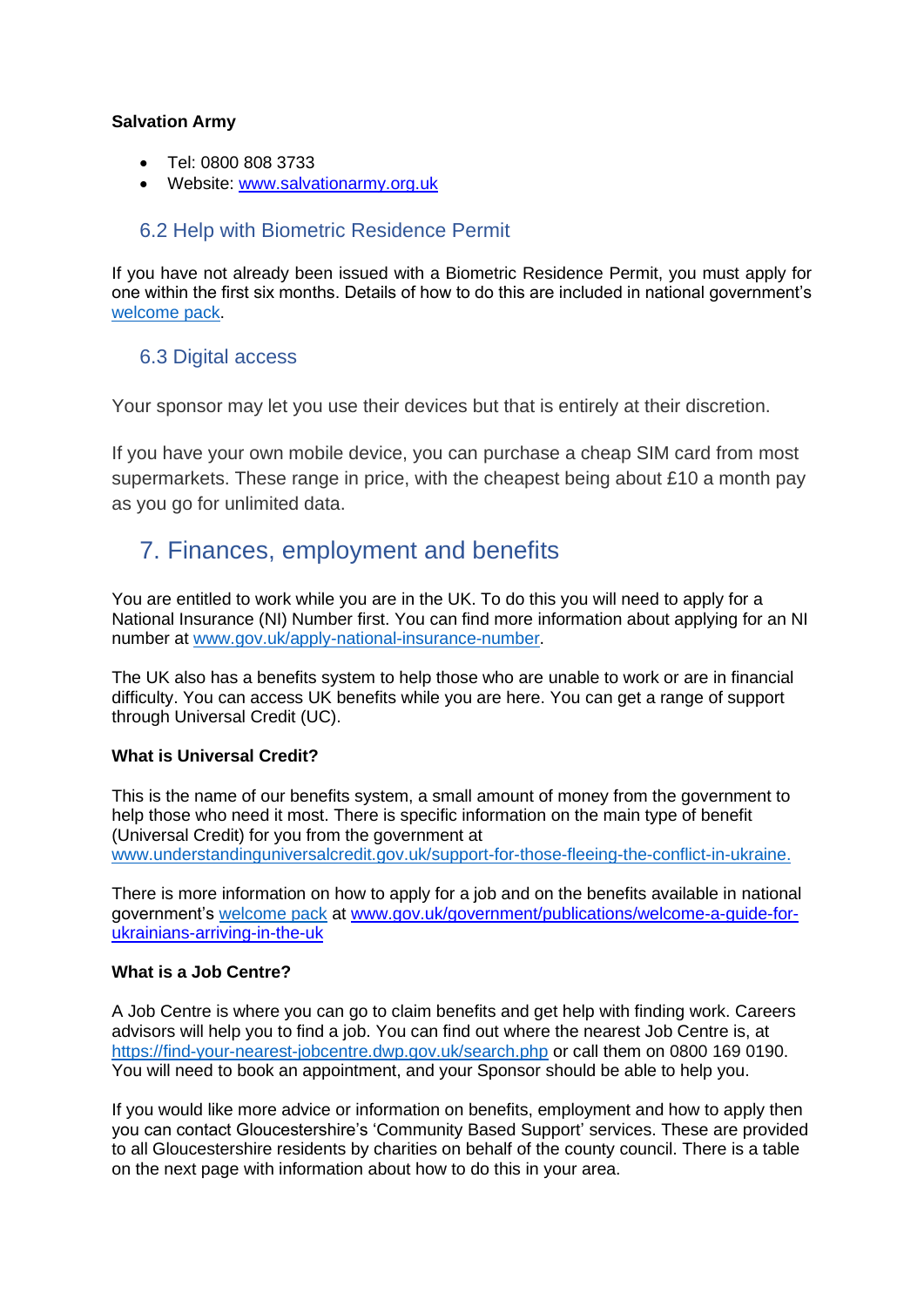The Citizens Advice Bureau offers free advice on debt, housing, benefit enquiries, consumer, and employment issues. In future if you have any issues you can contact them to find advice on 01452 527202 or by visiting your closest Job Centre. The Citizens Advice Bureau also has useful information online at [www.gloscab.org.uk.](http://www.gloscab.org.uk/)

# <span id="page-10-0"></span>7.1 Opening a bank account

You will need to open a bank account to be paid by your employer or to receive any benefits. Most banks will require proof of identification (such as your passport or biometric residency permit) and proof of address. Bank accounts should be opened in your name only if possible, and you should **not** let anyone open an account or apply for a credit card in your name.

The bank will be able to explain what can be used as proof of address, and many banks are working on how to help those who have arrived through the Homes for Ukraine scheme to open accounts.

Some smaller towns or villages may not have a local bank branch. Your Sponsor should help you to find out which is the closest or most convenient bank.

# <span id="page-10-1"></span>7.2 Benefits

P3 are a charity who the county council works with to help people to get support and advice on a range of complex issues. They can support with housing, homelessness or drug and alcohol related problems. You can also access advice on benefits by contacting P3 at the following locations:

#### **Cheltenham**

- Tel: 0300 365 2002
- Webpage:<https://glos.p3charity.org/index.php>
- In person: P3 Cheltenham, Unit 1 & 2, St. Georges Business Park, Alstone Lane, Cheltenham, GL51 8HF.

#### **Cotswolds**

- Tel: 0300 365 2002
- In person: P3 Cirencester, Unit 4 Carpenters Building, Carpenters Lane, Cirencester GL7 1EE. Tel: 01285 652340
- In person: P3 Moreton-in-Marsh, Upper Floors, The Windrush, High Street, Moretonin-Marsh GL56 0LH.

#### **Stroud**

- Tel: 01608 653377
- Webpage:<https://glos.p3charity.org/index.php>
- In person: Unit 26 Daniels Industrial Estate, Bath Road, Stroud GL5 3TJ, Tel: 01453 750480.

#### **Gloucester**

- Tel: 01608 653377
- Webpage:<https://glos.p3charity.org/index.php>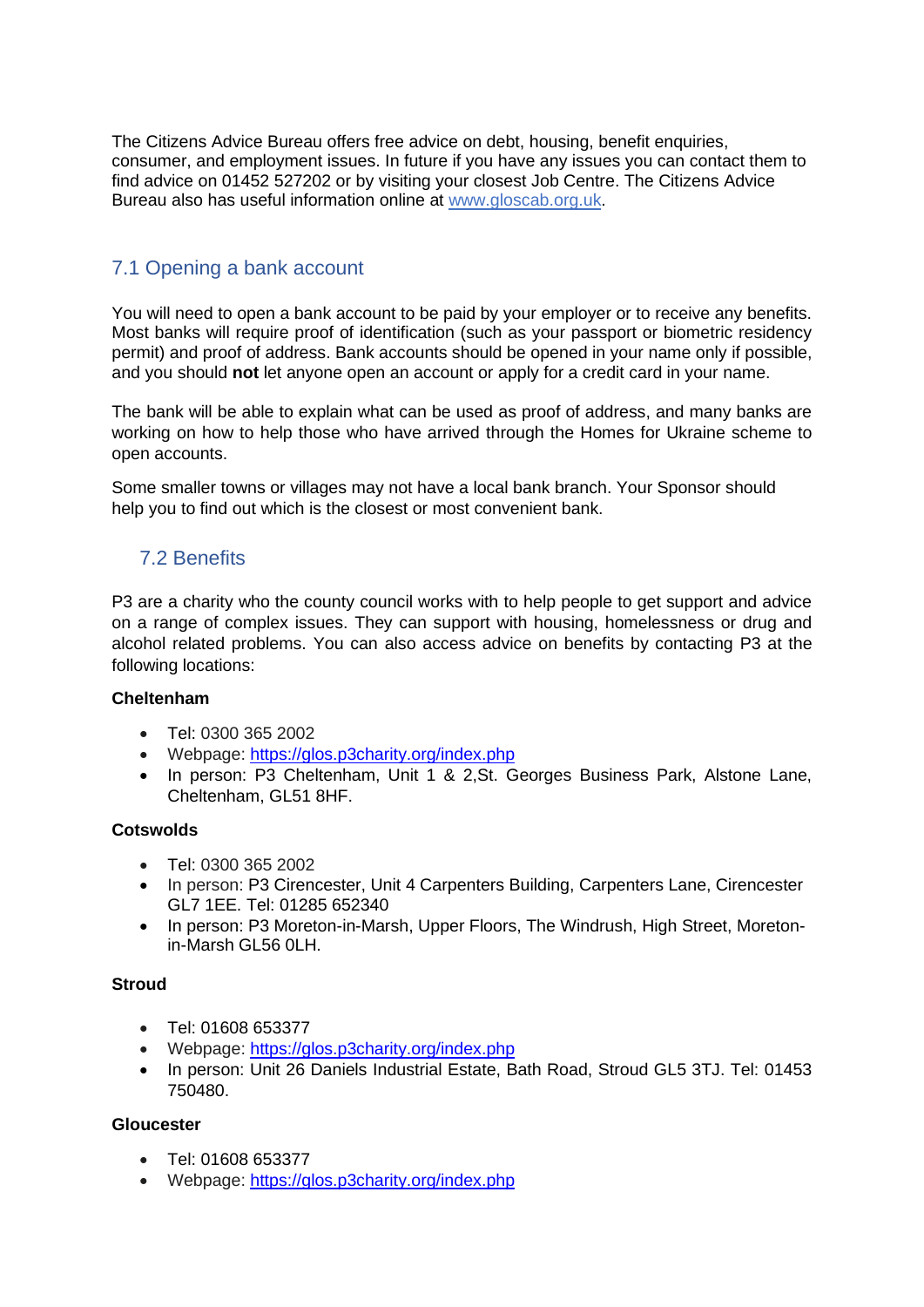- In person: Redwell Centre, Matson, Gloucester, GL4 6JG. 1st & 3rd Tuesday of each month 10.30am-12.30pm
- In person: GL3 Hub, Cheltenham Road East, Churchdown, Gloucester GL3 1HX. Every Thursday, 12pm – 1pm

#### **Forest of Dean**

- Tel: 01608 653377
- Webpage:<https://glos.p3charity.org/index.php>
- In person: Forest Community Church, Parragate Road, Cinderford, GL14 2LY. Every Monday 10am-12pm.

#### **Tewkesbury**

- Tel: 01608 653377
- Webpage:<https://glos.p3charity.org/index.php>
- In person: Brockworth Library, Moorfield Road, Brockworth GL3 4EX. Every Monday 10am - 11am
- In person: Northway Hub, Lee Walk, Northway, Tewkesbury GL20 8QG. 1st & 3rd Tuesday of the month, 10am – 11am
- In person: Priors Park, Neighbourhood Project, Jubilee II Building, York Road, Tewkesbury, GL20 5HU. Every Wednesday 10am - 12pm.

## <span id="page-11-0"></span>7.3 Modern Slavery, trafficking, minimum wage and how to get help

We recognise your stay here has happened under horrible circumstances, and the county council are very aware people may try to take advantage of this. We work closely with other organisations to prevent trafficking or any kind of exploitation happening to you.

If you are offered paid work, you should know the minimum wage you are entitled to is £9.50 per hour. There are different rates if you are younger than 23 years of age. You can find out more information at [https://www.gov.uk/government/publications/the-national-minimum](https://www.gov.uk/government/publications/the-national-minimum-wage-in-2022)[wage-in-2022](https://www.gov.uk/government/publications/the-national-minimum-wage-in-2022)

Good, legal employers will never keep your original personal documents like Passport, ID cards or Visa paperwork from you.

If your employer expects you to travel for work but does not tell you where you are going, this is also a sign that your employer is taking advantage of you.

#### **How to get help**

Any workplace or Sponsor you stay with should make you feel safe. If you feel like you are in danger or suspect you are being exploited, please consider contacting the Police on 999.

If you do not wish to speak to Police, there are other options. You can contact the charity Unseen on 0303 040 2888 or the Modern Slavery Helpline on 08000 121 700.

A new website bringing together resources for Ukrainian nationals displaced to the UK is now available at [www.ukrainianswelcome.org](http://www.ukrainianswelcome.org/)

It is part of an initiative from anti-slavery groups aimed at keeping Ukrainian refugees safe from trafficking and helping them safely navigate life in the UK.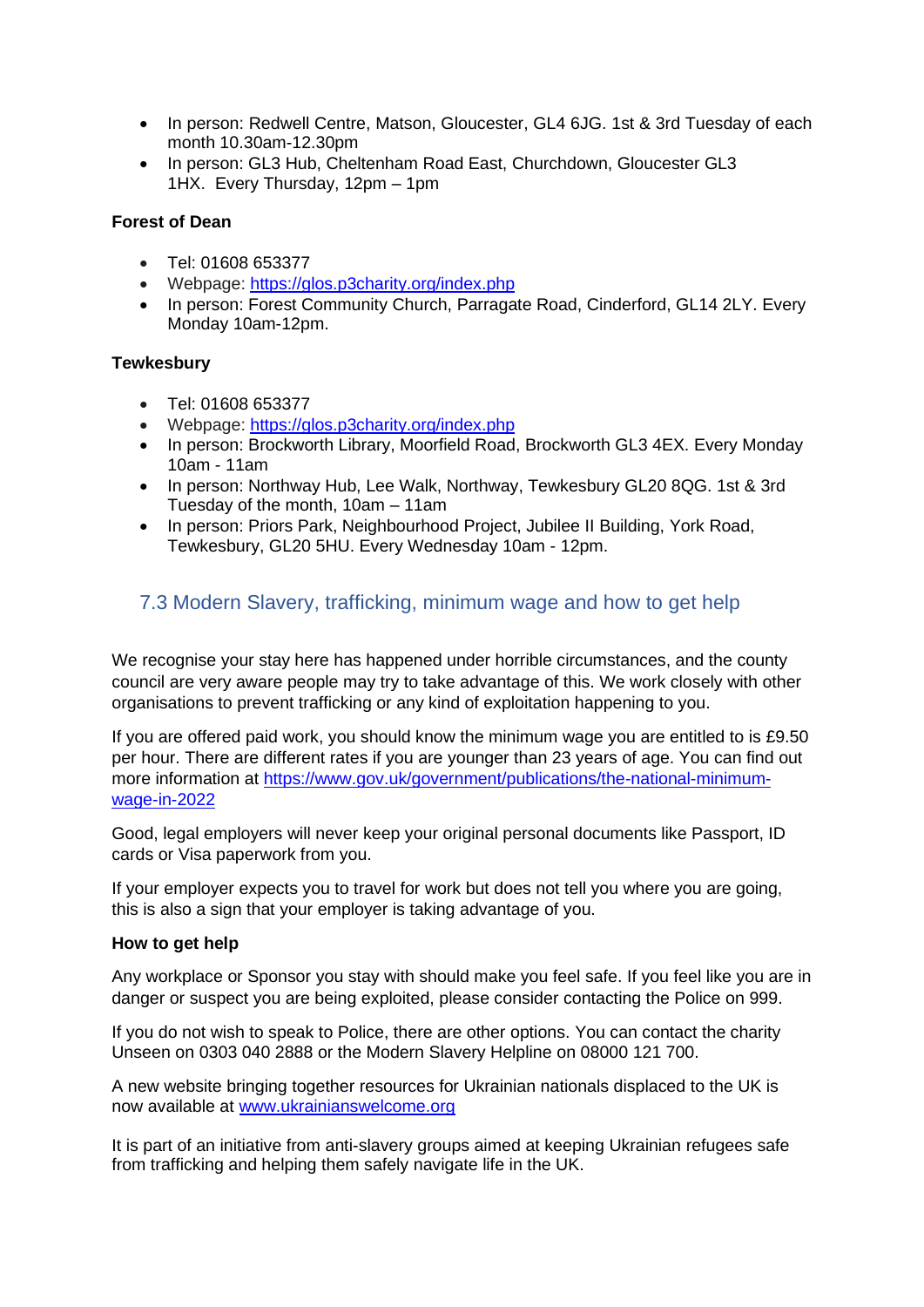# <span id="page-12-0"></span>8. Education and childcare

## <span id="page-12-1"></span>8.1 Finding a place at school

All children under the age of 18 must be enrolled in school. Your Sponsor should help you to apply for a school for your children.

Gloucestershire County Council has an online tool for helping you find your nearest school. While every effort will be made to place your child at the nearest school, in some instances this might not be possible.

You can access the school finder at [www.gloucestershire.gov.uk/education-and](http://www.gloucestershire.gov.uk/education-and-learning/find-a-school/)[learning/find-a-school/.](http://www.gloucestershire.gov.uk/education-and-learning/find-a-school/) If the only school place available is too far from your home, the council will pay for or provide transport for your children to get them to the school where a space is available.

There is information about applying for a school place at [https://www.gloucestershire.gov.uk/education-and-learning/school-admissions/applying-for](https://www.gloucestershire.gov.uk/education-and-learning/school-admissions/applying-for-a-school-place-during-the-school-year/)[a-school-place-during-the-school-year/](https://www.gloucestershire.gov.uk/education-and-learning/school-admissions/applying-for-a-school-place-during-the-school-year/)

You will need to complete a form and apply to the school directly. The form is available at <https://www.gloucestershire.gov.uk/media/2109300/in-year-application-form.pdf>

Your child may also be entitled to free school meals. There is more information about school meals and transport to schools at [www.gloucestershire.gov.uk/education-and](http://www.gloucestershire.gov.uk/education-and-learning/school-transport-and-free-school-meals)[learning/school-transport-and-free-school-meals](http://www.gloucestershire.gov.uk/education-and-learning/school-transport-and-free-school-meals)

Contact details for Gloucestershire County Council School admissions email addresses: [school.admissions@gloucestershire.gov.uk](mailto:school.admissions@gloucestershire.gov.uk) [inyear.admissions@gloucestershire.gov.uk](mailto:inyear.admissions@gloucestershire.gov.uk)

If you need help buying school uniform, please talk to your school, the uniform grant is now controlled by the individual schools.

More in-depth info on education can be found in the government welcome pack.

#### <span id="page-12-2"></span>8.2 Finding childcare, antenatal care and parent support groups

All children in Gloucestershire who are aged between 3 and 4 years are entitled to free childcare hours at registered childminders. Some 2-year-olds are also entitled to free childcare depending on your financial situation.

You can find out more information by contacting the Gloucestershire Family Information Service on 01452 427362 / [familyinfo@gloucestershire.gov.uk](mailto:familyinfo@gloucestershire.gov.uk) or go to [www.glosfamiliesdirectory.org.uk.](http://www.glosfamiliesdirectory.org.uk/)

The Glos Families directory "Information for Families" section is a really useful resource for both parents and young people, there are lots of links to helpful services and organisations [https://www.glosfamiliesdirectory.org.uk/kb5/gloucs/glosfamilies/family.page?familychannel=](https://www.glosfamiliesdirectory.org.uk/kb5/gloucs/glosfamilies/family.page?familychannel=1) [1](https://www.glosfamiliesdirectory.org.uk/kb5/gloucs/glosfamilies/family.page?familychannel=1)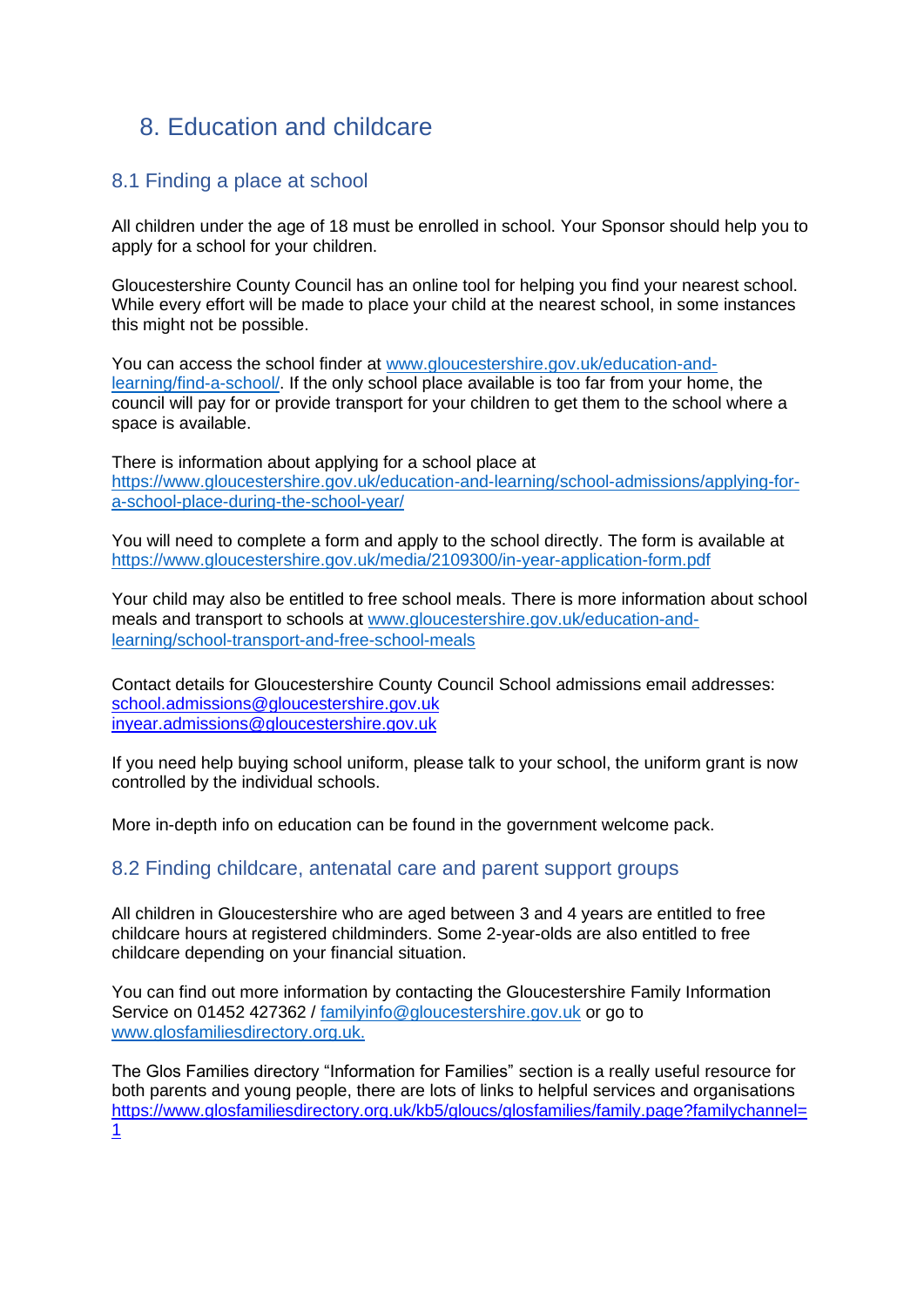For ante-natal and post-natal support and access to children's health visitors, family centered community groups and children's playgroups, contact the Gloucestershire Health Visitor Team at<https://ghc.nhs.uk/our-teams-and-services/health-visiting/> or call one of their district centres.

- Gloucester 01452 895235
- Cheltenham: 0300 421 6486
- Cotswolds: 0300 421 6952
- Tewkesbury: 0300 421 6166
- Stroud: 0300 421 8967
- Forest of Dean: 0300 421 8746

## <span id="page-13-0"></span>8.3 Learning English, post 16 and post 19 Education and Training

If you are 19+ years and would like to improve your English language skills, you are entitled to 8 hours of free classes a week. School aged children receive classes through their school. More details available at [www.gloucestershire.gov.uk/esol](http://www.gloucestershire.gov.uk/esol)

For 16-19 year olds, please contact Ewen Saunders at Prospects Training on 01452 886888 [EwenS@trainandrecruit.com](mailto:EwenS@trainandrecruit.com) [www.prospect-training.org.uk](http://www.prospect-training.org.uk/)

For formal classes held in Cheltenham and Gloucester, contact Gloucestershire College on 0345 155 2020 / [https://www.gloscol.ac.uk/courses-and-departments/course](https://www.gloscol.ac.uk/courses-and-departments/course-details/EA1734/english-for-speakers-of-other-languages-(esol)/)[details/EA1734/english-for-speakers-of-other-languages-\(esol\)/](https://www.gloscol.ac.uk/courses-and-departments/course-details/EA1734/english-for-speakers-of-other-languages-(esol)/)

For formal classes held in Stroud, contact Stroud and South Gloucestershire College on [acl@sgscol.ac.uk](mailto:acl@sgscol.ac.uk) / [https://www.sgscol.ac.uk/study/leisure-and-wellbeing/esol-for-adults](https://www.sgscol.ac.uk/study/leisure-and-wellbeing/esol-for-adults-english-for-speakers-of-other-languages)[english-for-speakers-of-other-languages](https://www.sgscol.ac.uk/study/leisure-and-wellbeing/esol-for-adults-english-for-speakers-of-other-languages)

For formal classes held in Cirencester, contact Cirencester College on 01285 640994 / [https://www.cirencester.ac.uk/adult\\_course/adult-education-3/esol/](https://www.cirencester.ac.uk/adult_course/adult-education-3/esol/)

For all other areas and to find information on informal adult classes, contact Rosalind Jones at Gloucestershire Adult Education Services on 01452 583782 or [rosalind.jones@gloucestershire.gov.uk](mailto:rosalind.jones@gloucestershire.gov.uk)

If you have any questions you can email the county council at [Learn@gloucestershire.gov.uk](mailto:Learn@gloucestershire.gov.uk)

#### **University entrance exams for Ukrainian students in the UK**

You can find important timetable and further information on how to register and sit the exams at<https://testportal.gov.ua/nmt-kalendar-provedennya/>

**Ukrainian Information Sessions at Gloucestershire College** are taking place throughout June. Find out more at

<https://www.gloscol.ac.uk/news-and-events/events/2022/06/ukrainian-information-session/>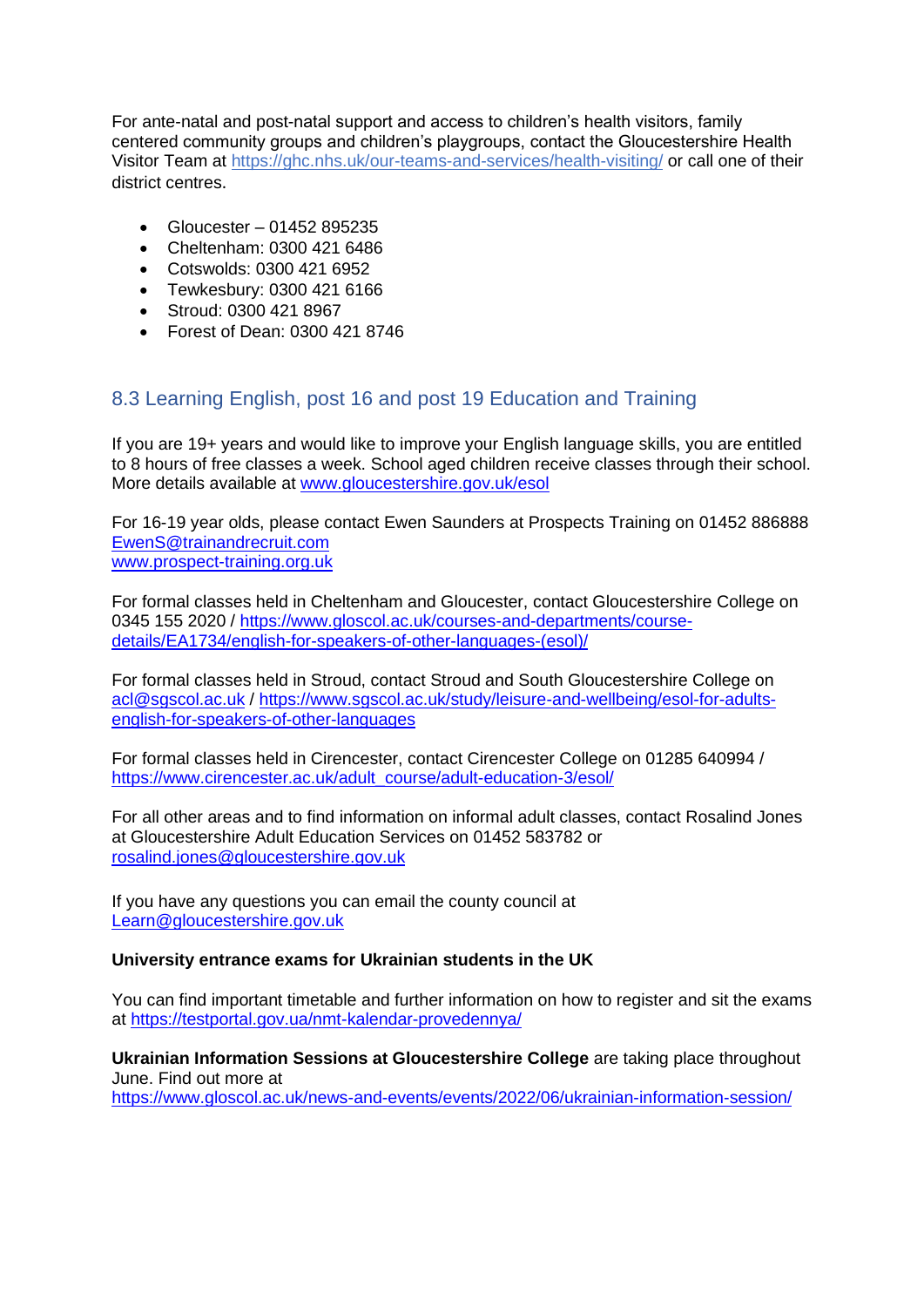# <span id="page-14-0"></span>9. What to do if you have a problem and useful contact details

## <span id="page-14-1"></span>9.1 My sponsor wants us to leave, or I want help finding somewhere else to live

The Homes for Ukraine scheme is intended to provide you with a safe space in a Sponsor's property for at least six months.

If you are worried that you may lose your accommodation or if you feel your current arrangements are putting you or your family at-risk you should contact your local district council's Housing team as soon as possible. This will not affect your right to stay in the UK.

They can provide you with advice and may be able to support you to find more accommodation. Their contact details are below. If you are unsure which is the right contact for your local area, you can check that at [https://www.gov.uk/find-local-council.](https://www.gov.uk/find-local-council)

#### **Cotswold District Council**

- Tel: 01285 623300
- Email: [Housingadvice@cotswolds.gov.uk](mailto:Housingadvice@cotswolds.gov.uk)

#### **Cheltenham Borough Council**

- Tel: 01242 775168
- Email: [housingregister@cheltenham.gov.uk](mailto:housingregister@cheltenham.gov.uk)

#### **Forest of Dean District Council**

- Tel: 01594 810000
- Email: [Housing.advice@fdean.gov.uk](mailto:Housing.advice@fdean.gov.uk)

#### **Gloucester City Council**

- Tel: 01452 396996 (option 5)
- Email: [Homeseeker@gloucester.gov.uk](mailto:Homeseeker@gloucester.gov.uk)

#### **Stroud District Council**

- Tel: 01453 766321
- Email: [Housing.advice@stroud.gov.uk](mailto:Housing.advice@stroud.gov.uk)

#### **Tewkesbury Borough Council**

- Tel: 01684 272212
- Email: [Housingadvice@tewkesbury.gov.uk](mailto:Housingadvice@tewkesbury.gov.uk)

If you find yourself with no place to stay for the night you may be entitled to emergency accommodation. You should contact your local district council's Housing team on the above telephone numbers or through the online self-referral mechanism at https://www.homeseekerplus.co.uk/choice/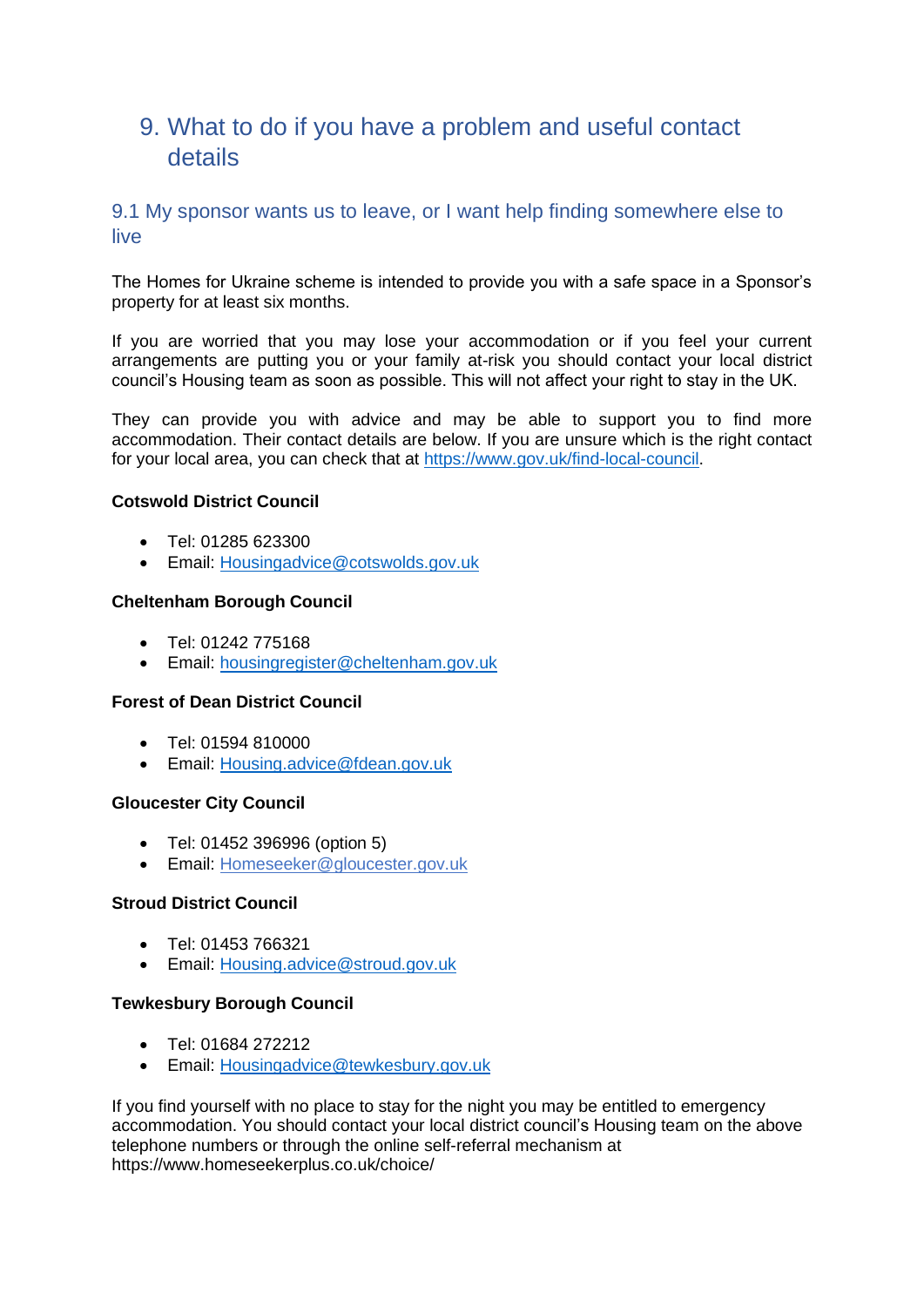If it is outside of office hours, contact the Emergency Duty Team on 01452 614194 or [edt@gloucestershire.gov.uk.](mailto:edt@gloucestershire.gov.uk)

## <span id="page-15-0"></span>9.2 Help with housing and renting

#### **What happens at the end of the six-month sponsorship period?**

Sponsors are committed to hosting guests for a minimum of 6 months, but may choose to continue beyond the initial six months if you wish to. If you don't want to continue the arrangement beyond 6 months (or at any time after that), your sponsor should let you know in plenty of time so you can make other arrangements.

Sponsors should aim to give notice two months before the end of the 6 months (or with 2 months' notice before any later date).

Guests will have access to public funds and, after leaving your home, will be able to rent a property like anyone else. If they need to, they'll be able to claim the housing part of Universal Credit or Housing Benefit. The UK Government has useful information on renting property which is available in the How to Rent Guide <https://www.gov.uk/government/publications/how-to-rent>

#### **Can I get housing and/or homelessness assistance?**

People granted leave under the Ukraine Family Scheme or the Homes for Ukraine sponsorship scheme are eligible for social housing and homelessness assistance.

For more information or to make a homelessness application you need to approach your local council (contact details below). To check who to contact you can use this online tool https://www.gov.uk/homelessness-help-from-council which will also provide a link to their website.

#### **How do I apply for social ('council') housing?**

If you would like to apply for social rented housing in Gloucestershire, please register with Home Seeker Plus by completing an online application at www.homeseekerplus.co.uk

Properties can be advertised on a daily basis. To make sure that you are able to apply for properties, you should register as soon as possible to allow time for your application to be checked and made active.

#### **Can I get help with my income and paying my rent?**

Anyone fleeing Ukraine and provided a visa is entitled to apply for benefits such as universal credit, state pension credit and housing benefit from the date they arrive. Your local Job Centre Plus will be able to help you find out which benefits you may be able to access or call 0800 328 5644 for help with universal credit.

#### **Can I get help to access advice/different services?**

Gloucestershire Action for Refugees and Asylum Seekers (GARAS) are a local organisation that opens the door to support those seeking asylum in Gloucestershire, welcoming them when they arrive, advocating for them in their daily struggles, supporting them if they face being sent back and helping them adjust to their long term future. They can help provide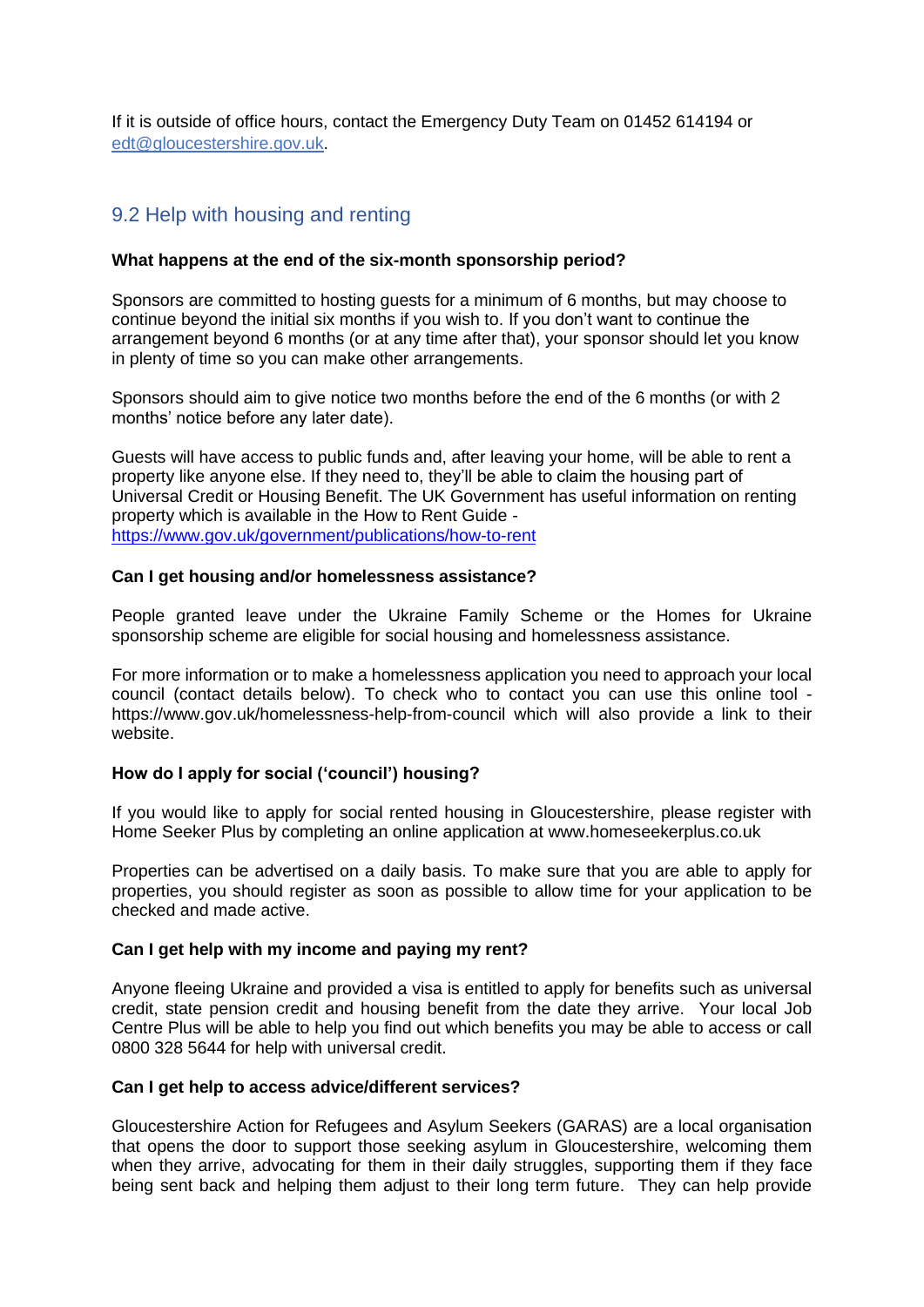information, advocacy and advice on asylum, immigration, housing, health, benefits, law, education, careers etc.

#### **Gloucestershire Action for Refugees and Asylum Seekers (GARAS)**

The Trust Centre, Falkner St, Gloucester, GL1 4SQ

Telephone: 01452 550528 email: [info@garas.org.uk](mailto:info@garas.org.uk) [www.garas.org.uk](http://www.garas.org.uk/)

## <span id="page-16-0"></span>7.3 Driving licenses, bringing your car and moving to the UK

You can use your Ukrainian driving licence for the first 12 months after you arrive. You'll then need to exchange it for a British licence.

You will not need to register or tax your vehicle in the UK if all of the following apply:

- you have arrived in the UK and are coming from Ukraine
- the vehicle is registered and taxed in its home country
- you only use the vehicle in the UK for no more than 6 months

When entering the UK, you can drive past a customs control point (usually a green channel marked 'nothing to declare') without speaking to a customs officer.

If you become a resident or stay for longer than six months, you must register and tax your vehicle in the UK. It is possible to use foreign number plates in the UK for at least six months.

Useful information can be found on the government website:

Importing vehicles into the UK: Temporary imports - [https://www.gov.uk/importing-vehicles](https://www.gov.uk/importing-vehicles-into-the-uk/temporary-imports?)[into-the-uk/temporary-imports](https://www.gov.uk/importing-vehicles-into-the-uk/temporary-imports?)

Bringing personal items to the UK - [https://www.gov.uk/guidance/bringing-personal-items-to](https://www.gov.uk/guidance/bringing-personal-items-to-the-uk-as-a-ukrainian-refugee#if-you-arrive-in-a-personal-vehicle)[the-uk-as-a-ukrainian-refugee#if-you-arrive-in-a-personal-vehicle](https://www.gov.uk/guidance/bringing-personal-items-to-the-uk-as-a-ukrainian-refugee#if-you-arrive-in-a-personal-vehicle)

# <span id="page-16-1"></span>7.4 Help with other issues

There are several other free and confidential services in Gloucestershire which you can access and might be relevant to you.

#### **For help with issues related to drugs, alcohol and addiction**

Change Grow Live

- Tel: 01452 223 014
- Website: [https://www.changegrowlive.org/drug-alcohol-recovery-service](https://www.changegrowlive.org/drug-alcohol-recovery-service-gloucestershire/gloucester)[gloucestershire/gloucester](https://www.changegrowlive.org/drug-alcohol-recovery-service-gloucestershire/gloucester)

#### **For help related to experiences of domestic abuse**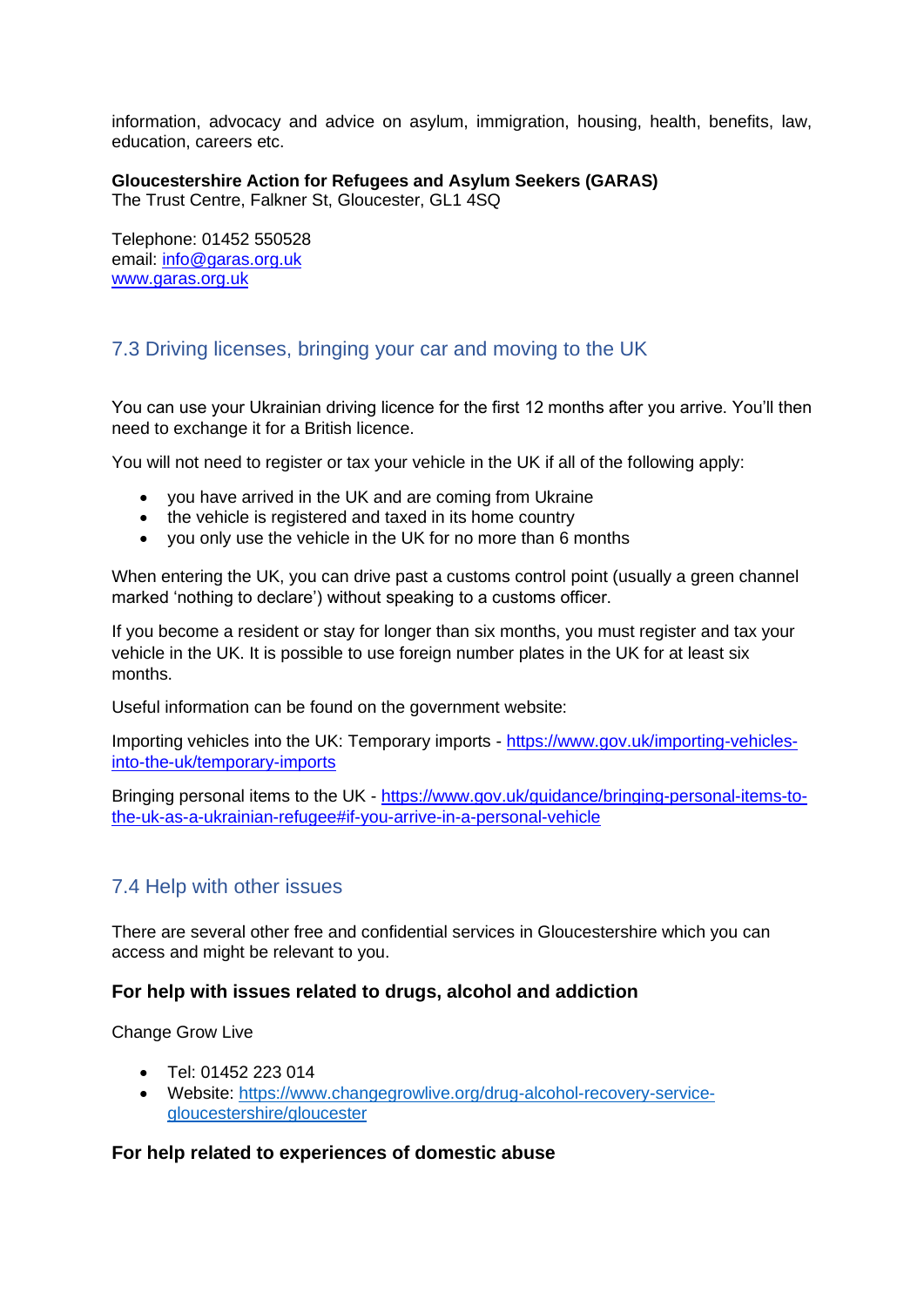Gloucestershire Domestic Abuse Support Service (GDASS)

- Tel: 01452 726570
- <https://www.gdass.org.uk/>

#### **For help related to rape of experiences of sexual assault**

Sexual Abuse Centre for Gloucestershire

- Tel: 01452 526770
- Website:<https://www.glosrasac.org/> and<https://www.hopehouse.nhs.uk/sarc/>

#### **For help related to additional support needs for children and young adults**

Gloucestershire Children's Services

- Tel: 01452 426565
- Email: [childrenshelpdesk@gloucestershire.gov.uk](mailto:childrenshelpdesk@gloucestershire.gov.uk)

#### **For help related to additional support needs for adults**

Gloucestershire Adult Services

- Tel: 01452 426868
- Email: [socialcare.enq@gloucestershire.gov.uk](mailto:socialcare.enq@gloucestershire.gov.uk)

**Gloucestershire is an inclusive place, and in the UK, it is legal to be in same sex relationships. For support, information and advice related to LGBT+ (Lesbian, Gay, Bi sexual or Transgender) issues**

Gloucestershire Gay & Lesbian Community

- Website: [www.gglc.co.uk](http://www.gglc.co.uk/)
- Email: [info@gglc.co.uk](mailto:info@gglc.co.uk)